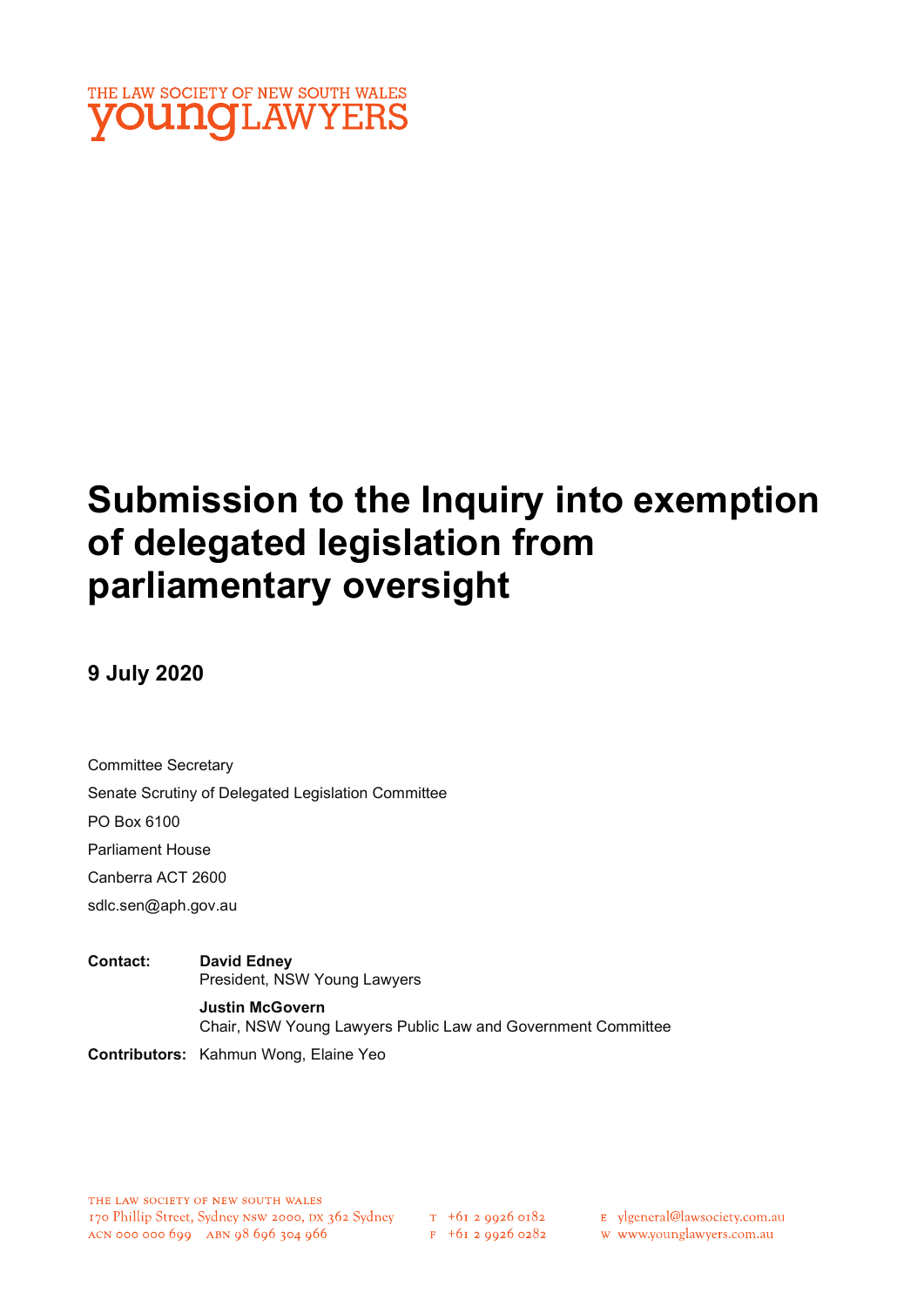### THE LAW SOCIETY OF NEW SOUTH WALES **YOUNGLAWYERS**

The NSW Young Lawyers Public Law and Government Committee (the Committee) makes the following submission in response to the Inquiry into exemption of delegated legislation from parliamentary oversight (the Inquiry).

### NSW Young Lawyers

NSW Young Lawyers is a division of The Law Society of New South Wales. NSW Young Lawyers supports practitioners in their professional and career development in numerous ways, including by encouraging active participation in its 16 separate committees, each dedicated to particular areas of practice. Membership is automatic for all NSW lawyers (solicitors and barristers) under 36 years and/or in their first five years of practice, as well as law students. NSW Young Lawyers currently has over 15,000 members.

The NSW Young Lawyers Public Law and Government Committee comprises over 1,000 members who include a range of practicing lawyers from the public and private sectors, barristers and law students. The Public Law and Government Committee aims to educate members of the legal profession, and the wider community, about developments in public law and to provide a social environment for young lawyers to develop their skills. The Public Law and Government Committee's areas of interest include, but are not limited to, administrative and constitutional law and the work of government lawyers.

# Summary of Recommendations

This submission draws on the Biosecurity Act 2015 (Cth) to respond principally to point a) iv) of the Terms of Reference of the Inquiry. The Committee recommends the following:

- 1. Absent the most extreme of justifications, delegated legislation should not be excluded from disallowance.
- 2. The Senate should give greater scrutiny to bills with clauses that exempt legislative instruments from disallowance. In particular, the Senate's attention should be drawn to the scope and effect of the particular enabling provisions, including 'Henry VIII' clauses, broad discretions, potential interference with personal rights, and potential criminal sanctions.
- 3. Senate Standing Order 23 should be amended to give power to the Standing Committee for the Scrutiny of Delegated Legislation to review legislative instruments even where they are not subject to disallowance.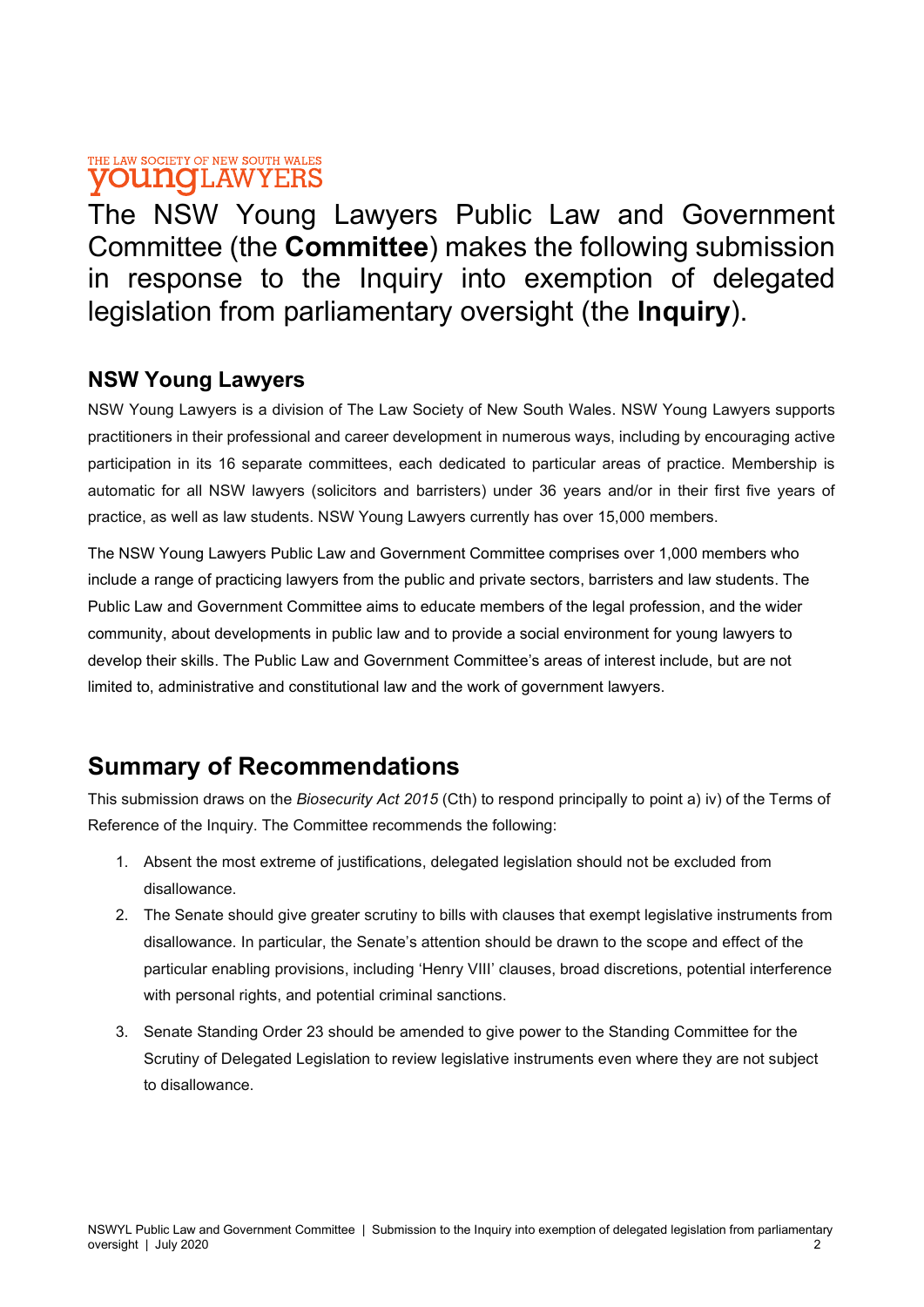### THE LAW SOCIETY OF NEW SOUTH WALES **OUNCLAWYERS**

### Principles underpinning delegated legislation

- 1. The separation of powers doctrine guards against arbitrary rule by separating legislative, executive, and judicial functions. In line with this general principle, the power to enact laws is rightly the primary power of Parliament. Parliament, as an assembly of democratically elected representatives, is particularly suited to the function of law-making because it operates as a forum for 'vigorous and open debate in public between those speaking for the full spectrum of rival interests and different views'.<sup>1</sup>
- 2. However, Parliament frequently delegates its law-making function to the Executive to permit the making of legislative instruments (or delegated legislation). As a matter of practical reality, the Executive is accorded the ability to address administrative detail, or accommodate rapidly changing or uncertain situations through delegated legislation.<sup>2</sup>
- 3. The making of legislative instruments by the executive government without parliamentary enactment arguably violates the spirit of the separation of powers and the principle of law-making by only elected representatives, though on a basis able to be justified so long as it is 'founded on the ability of either House of the Parliament to disallow… such laws made by executive office-holders.'<sup>3</sup> One purpose of the requirements under ss 38 and 42 of the Legislation Act 2003 (Cth) is 'to facilitate the scrutiny by the Parliament of registered legislative instruments.<sup>14</sup>
- 4. The Committee agrees with the view that the referring of all disallowable legislative instruments to the Standing Committee for the Scrutiny of Delegated legislation under Senate Standing Order 23(2) is an important mechanism for promoting 'compliance with statutory requirements, the protection of individual rights and liberties, and principles of parliamentary oversight.'<sup>5</sup> That is not an oversight that should be lightly foregone.
- 5. Given the importance of the disallowance process to maintaining the proper roles of Parliament and Executive, the Committee submits that any exemptions from the disallowance process set out in s

<sup>&</sup>lt;sup>1</sup> Denise Meyerson, 'Rethinking the constitutionality of delegated legislation' (2003) 11 Australian Journal of Administrative Law 45, 53.

 $^2$  Harry Evans and Rosemary Laing (eds), *Odgers' Australian Senate Practice* (Department of the Senate, 14<sup>th</sup> ed, 30 June 2019) ch 15

<sup>&</sup>lt;https://www.aph.gov.au/About\_Parliament/Senate/Powers\_practice\_n\_procedures/Odgers\_Australian\_Senate\_Practice /Chapter\_15>.

 $3$  Harry Evans and Rosemary Laing (eds), *Odgers' Australian Senate Practice* (Department of the Senate, 14<sup>th</sup> ed, 30 June 2019) ch 15

<sup>&</sup>lt;https://www.aph.gov.au/About\_Parliament/Senate/Powers\_practice\_n\_procedures/Odgers\_Australian\_Senate\_Practice /Chapter\_15>.

<sup>4</sup> Legislation Act 2003 (Cth) s 37. See also Dignan v Australian Steamships Pty Ltd (1931) 45 CLR 188, 202.

<sup>&</sup>lt;sup>5</sup> Harry Evans and Rosemary Laing (eds), Odgers' Australian Senate Practice (Department of the Senate, 14<sup>th</sup> ed, 30 June 2019) ch 15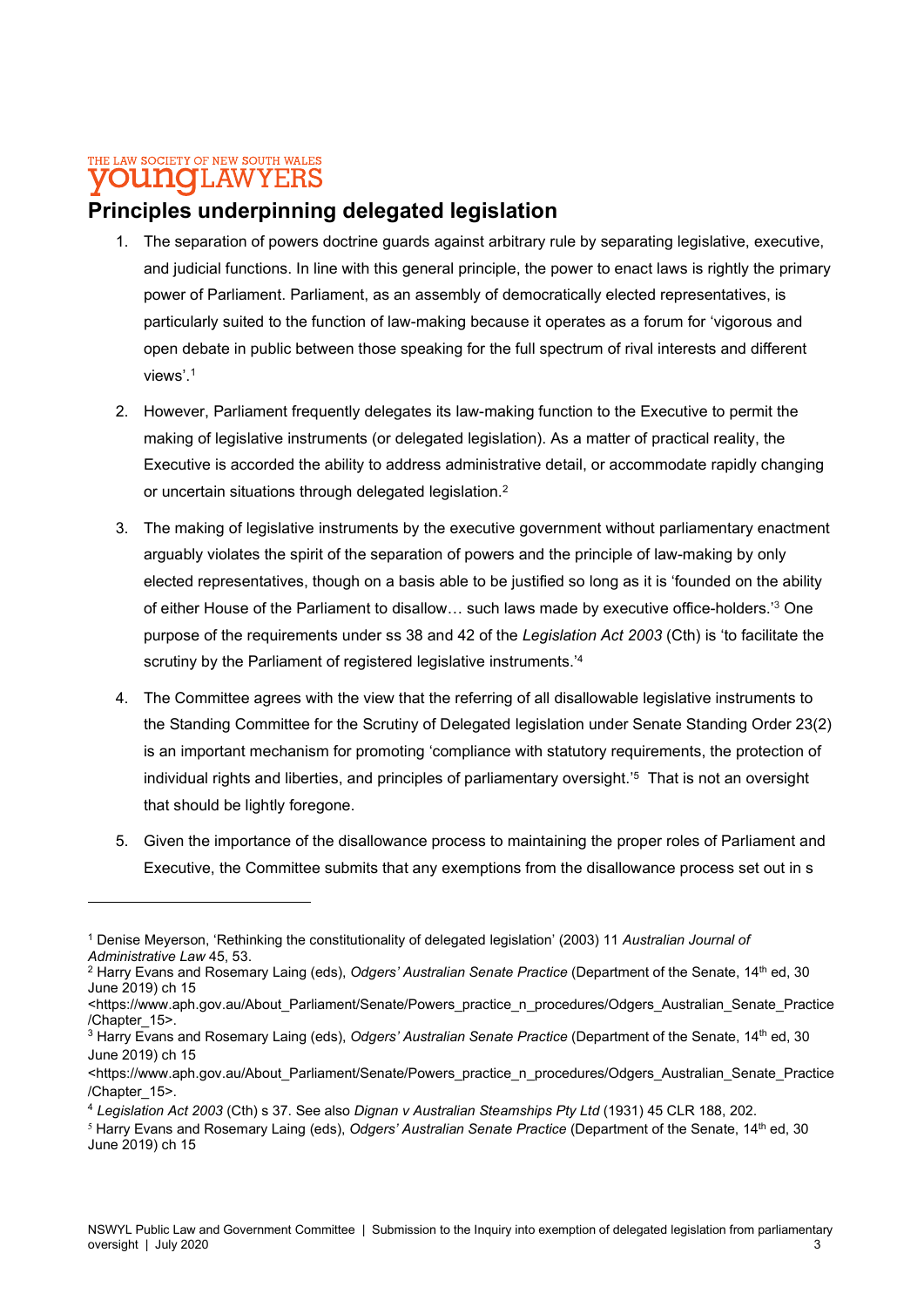#### THE LAW SOCIETY OF NEW SOUTH WALES LAW Y E:F

42 of the Legislation Act 2003 (Cth) must be based on robust justification. In this respect, the Committee submits that the Standing Committee for the Scrutiny of Delegated Legislation has an important role to play in assessing any such exemption provisions, by reference to:

- a. the scope of the power to create delegated legislation;
- b. the purpose for, and the circumstances in which, the delegated legislation is to be made;
- c. the adequacy of the justification advanced for exemption; and
- d. the impact on Parliament's ability to scrutinise the delegated legislation.
- 6. The mere fact that delegated legislation may be used to respond to an emergency is not, by itself, sufficient to justify making that legislation exempt from disallowance. That is because:
	- a. While there are compelling reasons to give the Executive flexibility to respond to emergencies, the mere possibility of future disallowance does not remove such flexibility; and
	- b. It can be assumed that Parliament would have due regard to any public emergency in considering whether to exercise its power to disallow.
- 7. That is especially so where the enabling provision in question permits the making of delegated legislation with a broad scope, permits the overriding of other laws, or permits substantial criminal consequences or intrusions upon civil liberties.

## Delegated Legislation under the Biosecurity Act 2015 (Cth)

- 8. By way of example, the Committee is concerned about the wide powers that the Health Minister has once the Governor-General declares that a human biosecurity emergency exists under s 475(1) of the Biosecurity Act 2015 (Cth). Such determinations and directions may be given despite any provision of any other Australian law.<sup>6</sup>
- 9. Like many other instruments that can be made under the *Biosecurity Act 2015* (Cth),<sup>7</sup> a determination by the Health Minister under s 477(1) is a legislative instrument, but is not subject to s

<sup>&</sup>lt;https://www.aph.gov.au/About\_Parliament/Senate/Powers\_practice\_n\_procedures/Odgers\_Australian\_Senate\_Practice /Chapter\_15>.

 $6$  Biosecurity Act 2015 (Cth) s 477(5), 478(4).

<sup>&</sup>lt;sup>7</sup> See, eg, *Biosecurity Act 2015* (Cth) ss 42(3), 44(3), 45(3), 50(2), 110(3), 112(3), 113(7).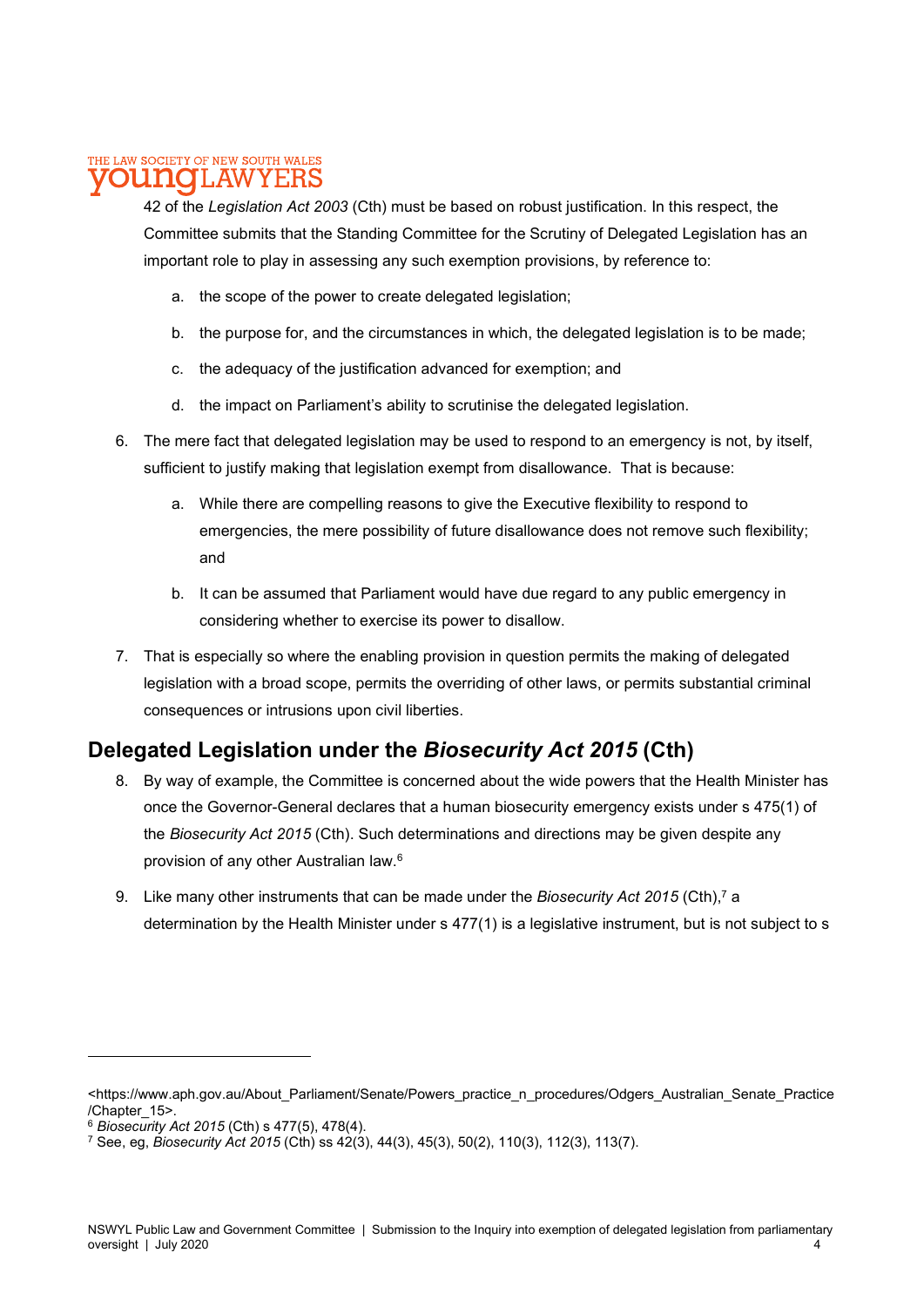#### THE LAW SOCIETY OF NEW SOUTH WALES LAW Y F.F

42 of the Legislation Act 2003 (Cth).<sup>8</sup> This was justified on the basis that the Government may need to take 'fast and urgent action necessary to manage a threat or harm to Australia's human health.'  $^9$ 

- 10. The Standing Committee for the Scrutiny of Bills noted that these exemptions may be considered to delegate legislative powers inappropriately and considered the justification advanced for this in the Explanatory Memorandum.<sup>10</sup> However, the Senate should also have had regard to the following concerning aspects of the power to make a non-disallowable instrument under s 477(1):
	- a. A 'Henry VIII' Clause: A requirement determined under s 477(1) 'applies despite any provision of any other Australian law'.<sup>11</sup> This 'Henry VIII' clause allows delegated legislation to modify the operation of statute, which inverts the appropriate relationship between Parliament and the Executive discussed above.
	- b. Creation of offences with substantial penalties: Non-compliance with a determination made under s 477(1) may lead to up to 5 years imprisonment and/or 300 penalty units.<sup>12</sup>
	- c. Broad discretion: The power of the Minister to determine requirements is enlivened by a declaration of a human biosecurity emergency under s 476. This declaration is based on the Minister's own satisfaction of matters in s 476(1) and is not disallowable. Although the specific criteria in  $s$  476(1) does not readily permit the Executive to 'recite itself into power',<sup>13</sup> Parliament may still value the disallowance process as an accountability mechanism. The power to determine requirements under s 477(1) is also broad. Determinations could affect numerous areas, provided that they are directed at disease prevention and control. Section 477(4) also expresses the relevant limits of the power in purposive terms—for example, the precondition that the Minister be satisfied 'that requirement is likely to be effective in, or to contribute to, achieving the purpose for which it is to be determined'.<sup>14</sup> Parliamentary scrutiny could ensure that the requirement is effective,<sup>15</sup> appropriate and adapted to its purpose,<sup>16</sup> and proportionate.<sup>17</sup>

- <sup>14</sup> Biosecurity Act 2015 (Cth) s 477(4)(a).
- <sup>15</sup> Biosecurity Act 2015 (Cth) s 477(4)(a).
- <sup>16</sup> Biosecurity Act 2015 (Cth) s 477(4)(b).

<sup>8</sup> Biosecurity Act 2015 (Cth) s 476(2).

<sup>&</sup>lt;sup>9</sup> Explanatory Memorandum, Biosecurity Bill 2014 (Cth) 297.

<sup>&</sup>lt;sup>10</sup> Senate Standing Committee for the Scrutiny of Bills, Parliament of Australia, Alert Digest No 2 of 2015 (4 March 2015) 12.

<sup>11</sup> Biosecurity Act 2015 (Cth) s 477(5).

<sup>&</sup>lt;sup>12</sup> Biosecurity Act 2015 (Cth) s 479(3).

<sup>13</sup> Australian Communist Party v Commonwealth (1951) 83 CLR 1, 263.

<sup>&</sup>lt;sup>17</sup> See Biosecurity Act 2015 (Cth) ss  $477(4)(c)$ –(e).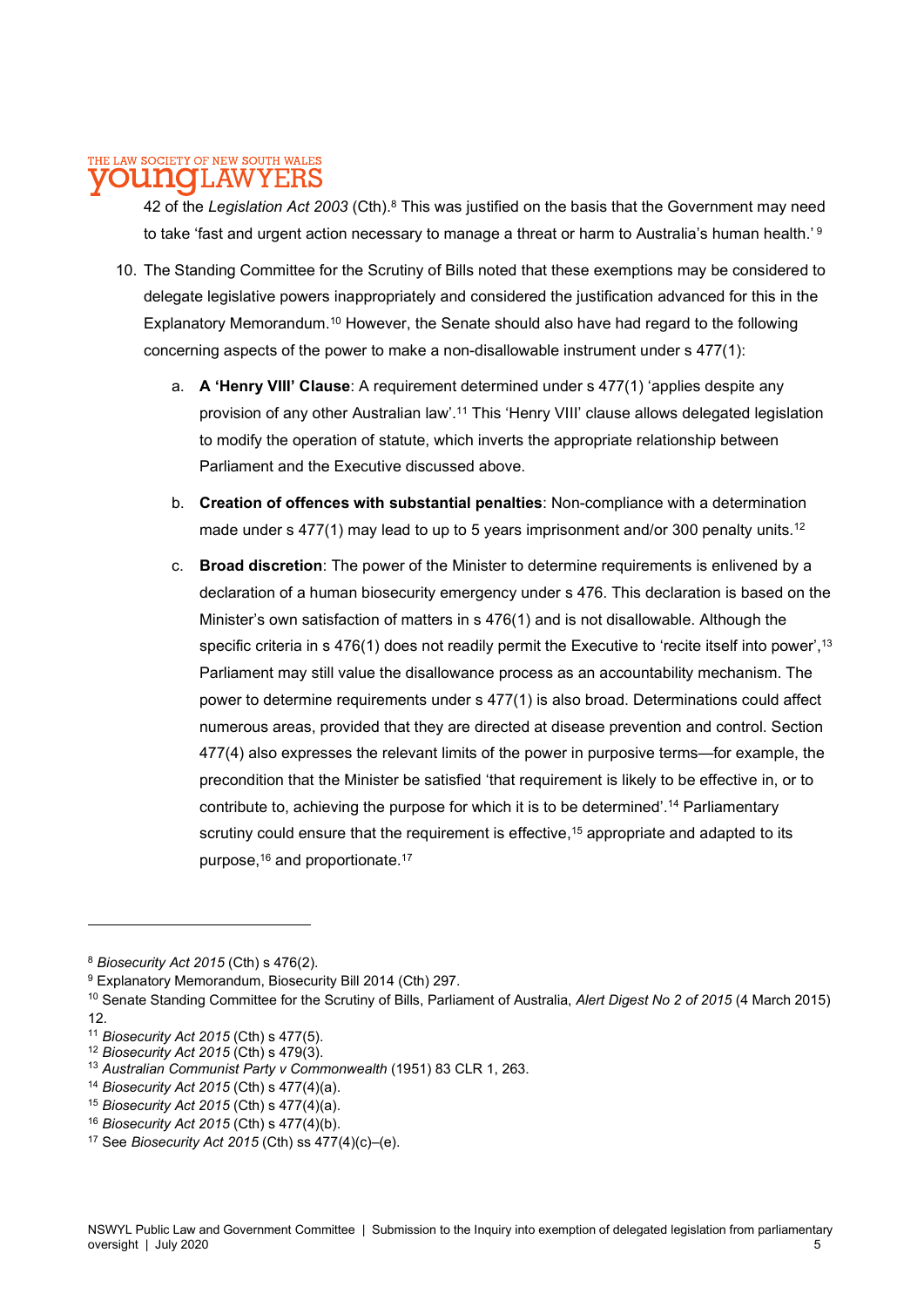#### THE LAW SOCIETY OF NEW SOUTH WALES 1110 1.AW

11. While acknowledging that the Select Committee's role is not to focus upon the Biosecurity Act 2015 (Cth) or any other particular piece of enabling legislation, the Committee submits that the above are factors that should be of serious concern to Parliament in authorising the making of non-disallowable delegated legislation. Absent the most extreme of justifications, delegated legislation with such a character should not be excluded from disallowance.

### Recommendation 1

Absent the most extreme of justifications, delegated legislation should not be excluded from disallowance.

### Recommendation 2

The Senate should give greater scrutiny to bills with clauses that exempt legislative instruments from disallowance. In particular, the Senate's attention should be drawn to the scope and effect of the particular enabling provisions, including 'Henry VIII' clauses, broad discretions, potential interference with personal rights, and potential criminal sanctions.

## Scrutiny of non-disallowable delegated legislation

- 12. As a further matter, Senate Standing Order 23(2), which allows instruments to be referred to the Senate Standing Committee for the Scrutiny of Delegated Legislation, presently only extends to legislative instruments that are subject to disallowance. As such, the Senate Standing Committee is unable to review or report on  $s$  477(1) determinations or other non-disallowable instruments.<sup>18</sup>
- 13. The Committee recommends that the Standing Committee for the Scrutiny of Delegated Legislation should be able to review legislative instruments, even where these are not subject to disallowance. This is particularly the case where, like the instruments recently made under the Biosecurity Act 2015 (Cth), these have the potential to affect personal rights and liberties. Even in the absence of disallowance procedures, the Standing Committee may have an advisory function through:
	- a. reviewing draft legislative instruments, for example, under Standing Order 23(5);
	- b. formally and informally liaising with the relevant executive decision-maker and department to resolve issues with draft delegated legislation before tabling;

<sup>18</sup> Andrew Edgar, 'Law-making in a crisis: Commonwealth and NSW coronavirus regulations' (Blog post, 30 March 2020) <https://auspublaw.org/2020/03/law-making-in-a-crisis:-commonwealth-and-nsw-coronavirus-regulations/>.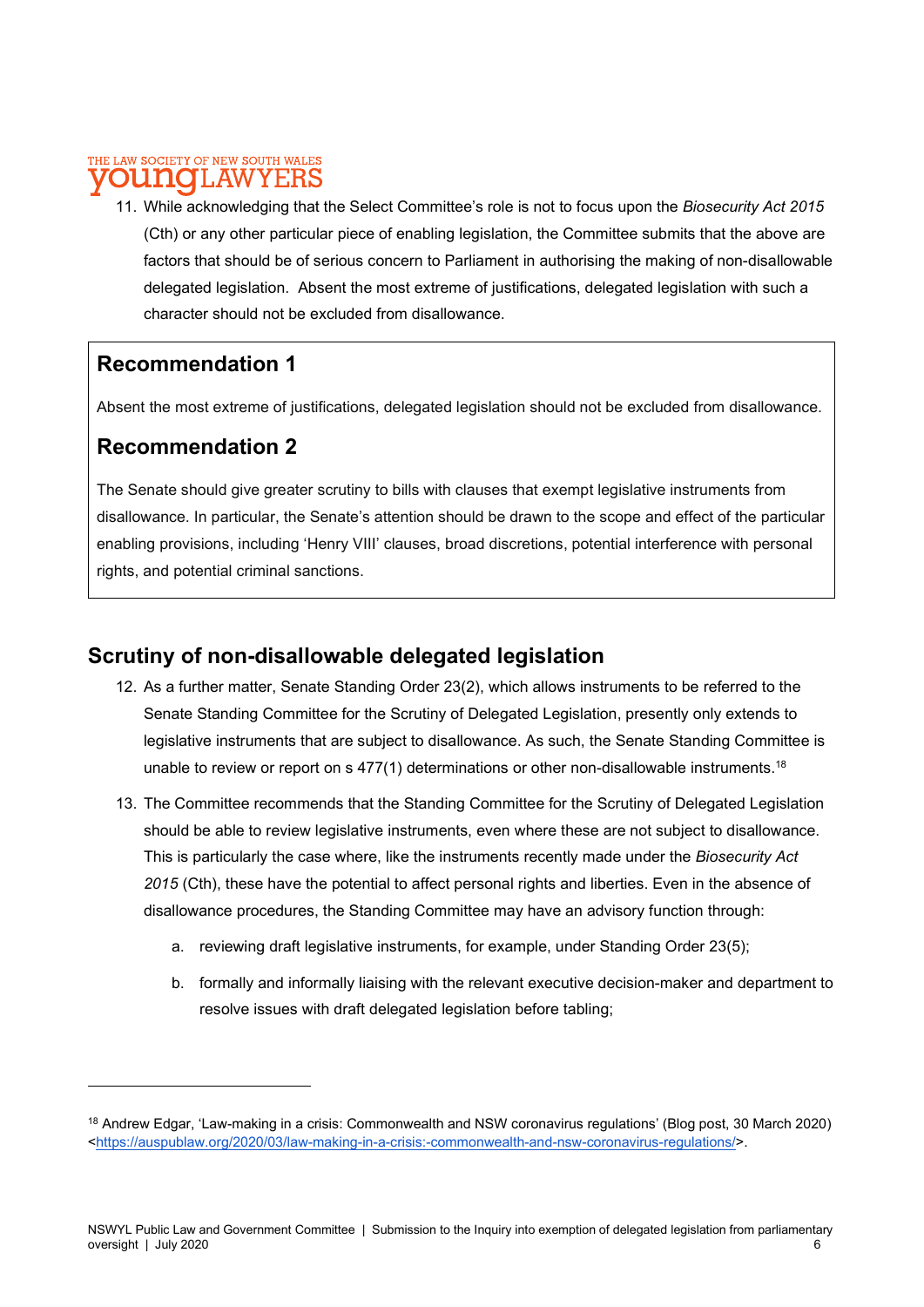#### THE LAW SOCIETY OF NEW SOUTH WALES DITTIO **AW** Y E:F

- c. promoting accountability by making the Senate and the public aware of legislative instruments that are not consistent with the Scrutiny Principles;
- d. reviewing non-disallowable instruments to contribute to developing best practice; and
- e. in an appropriate case, proposing legislative action that might effectively override the delegated legislation.
- 14. We note, for example, that the Parliamentary Joint Committee on Human Rights is not restricted to examining instruments that are subject to disallowance.<sup>19</sup>
- 15. Concerned as it is with the technical aspects of legislative instruments,<sup>20</sup> review by the Standing Committee is not open to the criticism that it interferes with the capacity of the executive to respond appropriately to emergencies and that it presents the risk that 'political considerations will play a role in what should be a technical and scientific decision making process'.<sup>21</sup>

### Recommendation 3

Amend Senate Standing Order 23 to give power to the Standing Committee for the Scrutiny of Delegated Legislation to review legislative instruments that are not subject to disallowance.

<sup>&</sup>lt;sup>19</sup> Human Rights (Parliamentary Scrutiny) Act 2011 (Cth) s 7.

<sup>&</sup>lt;sup>20</sup> Standing Committee for the Scrutiny of Delegated Legislation, *Guidelines*, (1<sup>st</sup> ed, 2020) 5.

<sup>21</sup> Explanatory Memorandum, Biosecurity Bill 2014 (Cth) 17.